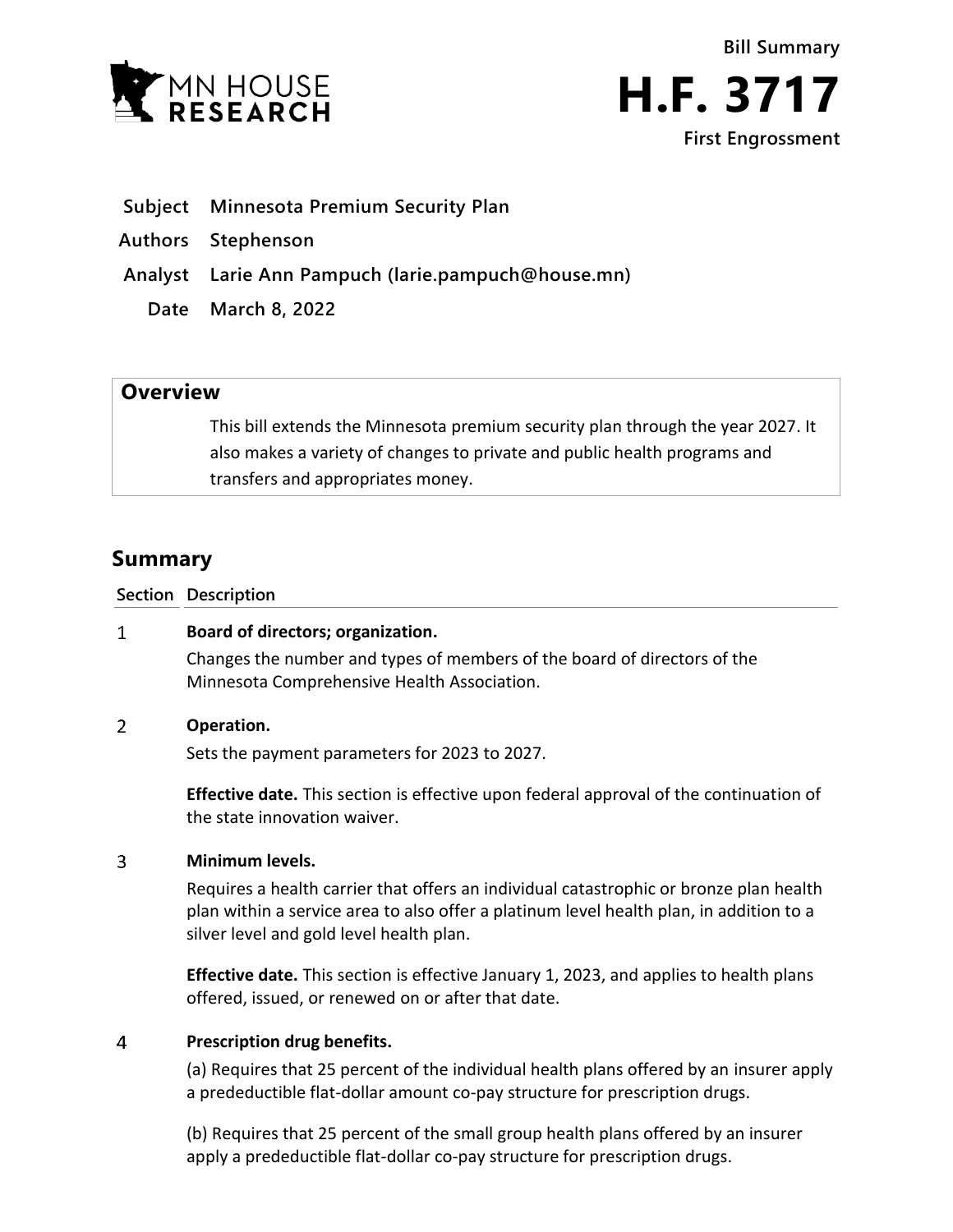### **Section Description**

(c) Limits the highest co-pay under this subdivision to 1/12 of the plan's out-ofpocket maximum.

(d) Requires the co-pay structure for prescription drugs under this subdivision to be graduated and proportionate.

(e) Requires individual and small group health plans offered under this subdivision to be clearly named, marketed in the same way as other health plans, and offered for purchase to any individual or small group.

(f) Clarifies that this subdivision does not apply to catastrophic plans, grandfathered plans, large group health plans, health savings accounts (HSA), qualified high deductible health benefit plans, limited health benefit plans, or short-term limited duration health insurance policies.

(g) Requires health plans to meet the requirements of this subdivision separately for plans offered through MNsure under chapter 62V and plans offered outside of MNsure.

**Effective date.** This section is effective January 1, 2023, and applies to individual and small group health plans offered, issued, or renewed on or after that date.

#### 5 **Cost-sharing.**

Requires MinnesotaCare to adjust cost-sharing for covered services to maintain an actuarial value of no less than 94 percent.

#### 6 **Minnesota premium security plan funding.**

Transfers out funds remaining in the premium security plan account on June 30, 2029.

**Effective date.** This section is effective upon federal approval of the continuation of the state innovation waiver.

#### $\overline{7}$ **Plan year 2023 proposed rate filings for the individual market.**

Sets rate filing deadline of July 9, 2022, for 2023 individual health plan rates. Requires health plan carriers, when filing rates for years 2023 to 2027, to include in their rate filings the impact the Minnesota premium security plan payments have on premiums.

**Effective date.** This section is effective upon federal approval of the continuation of the state innovation waiver.